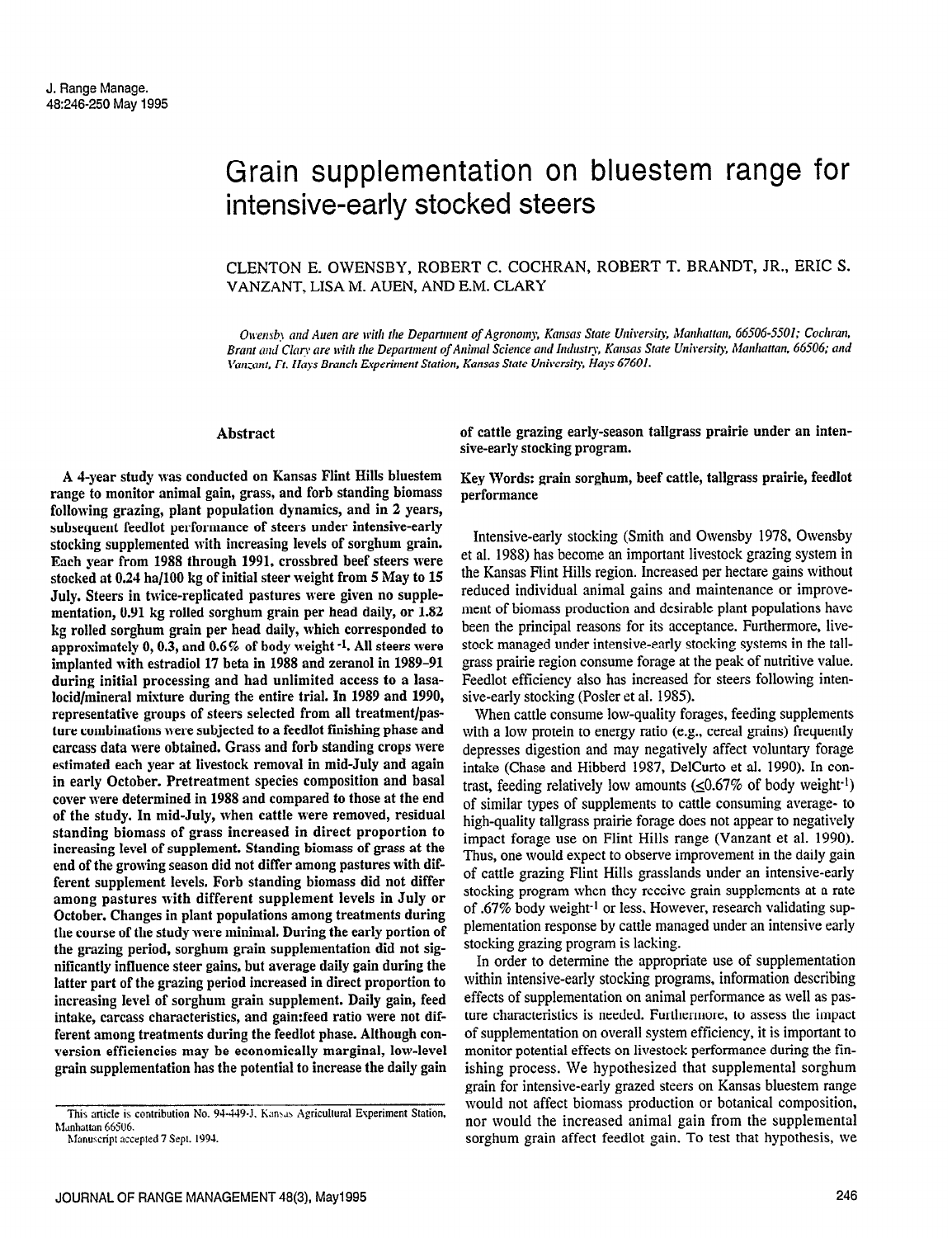conducted a 4-year study to monitor animal gain on pasture, grass, and forb standing crop following grazing, plant population dynamics. and, in 2 years, subsequent feedlot performance for steers under intensive-early stocking and supplemented with increasing levels of sorghum grain.

#### Materials and Methods

The study area was the Kansas State University Experimental Range Unit located in the northern Flint Hills near Manhattan, Kan. The warm-season. perennial tallgrasses, big bluestem (Andropogon gerardii Vitman.), and indiangrass (Sorghastrum nutans Nash), were the dominant forage species, and little bluestem (A. scoparius Michx.), and sideoats grama [Bouteloua curtipendula (Michx.) Torr.], both warm-season, perennial midgrasses. were subdominants. Numerous grass, forb, and woody species constituted the remainder. Soils were transitional from Ustolls to Udolls (fine, mixed, mesic, montmorillonitic, Pachic Argiustolls). The principal range sites in the study area were loamy upland. breaks, and clay upland (Anderson and Fly 1955). The study pastures had similar amounts of each of the principal range sites. Precipitation during the study period was below normal in all years, and only in 1990 approached the 30 year average (Table 3).

Each year from 1988 through 1991, crossbred beef steers (a mixture of British  $\times$  British and British  $\times$  Zebu) were assigned randomly to six. 24.3-ha pastures. Pastures were stocked at a rate that allowed approximately 0.24 ha/l00 kg of initial steer weight. Average initial weights and numbers of steers used were; 198X: 252 kg, n=240; 1989: 285 kg, n=210; 1990: 268 kg, n=216; 1991: 23s kg, n=246. This translated into an average stocking rate of approximately 0.62 ha/animal. Long-term stocking rate studies with the intensive-early stocking system indicate that stocking rates in the range of 0.57 to 0.70 ha/animal are acceptable for steers with weights similar to those used in this study (Owensby et al. 19SS). All pastures were burned each year during the last 10 days of April, and steers were turned onto pastures when approsimately 5 to 7.5 cm of new plant growth had occurred. The average date when steers entered the pastures was 5 May. The average date when steers were removed from the pastures was 15 July.

Steers were identified individually and weighed at the beginning, middle, and end of each grazing period. Steers were weighed in the early morning after being held overnight without access to feed or water. Pastures were assigned randomly to 1 of 3 treatments (2 pastures/treatment): 1) no supplementation; 2) 0.91 kg rolled sorghum grain per head daily; 3) 1.82 kg rolled sorghum grain per head daily on an as fed basis. The sorghum grain averaged 92% dry matter and 11% crude protein. Given the average starting weight of the steers and average weight gain, the supplementation rates corresponded to approximately 0, 0.3, and  $0.6\%$  of body weight  $-1$ . Pasture treatments were the same throughout the 4 years of the experiment. Supplemented groups were bunk-fed daily at approximately 1300-1400 hours. All steers were implanted with estradiol 17 beta in 1988 and zeranol in 1959-91 during initial processing and had unlimited access to a lasalocid/mineral mixture during each year of the experiment. Consumption of that mixture was not different  $(P>0.10)$  among treatments and averaged 77 g/day (approximately 125 mg lasalocid/head daily). The efficiency with which additional gain was

achieved in response to supplementation was calculated by dividing the amount of gain above that attained by the unsupplemented steers by the quantity of supplement fed. Following the grazing phase in 19S9 and 1990. a representative group of steers selected from all treatment/pasture combinations ( $n = 192$  in 1989,  $n =$ 144 in 1990) were subjected to a finishing phase to measure the effects of supplementation on subsequent finishing performance. In each year, rolled corn served as the base concentrate in the finishing diet with corn silage constituting 10% of the diet dry matter. Diets were formulated to contain 12% CP, .7% Ca, .35% P, .7% K, and 2200 IU of vitamin A/kg dry matter. Diets were fortified with trace minerals and salt. Steers were implanted with estradiol benzoate at the initiation of the finishing phase. The finishing phases lasted 116 days in 19S9 and 10X days in 1990. Immediately following recording of the final weights. steers were shipped to a nearby slaughter facility and slaughtered upon receipt. Carcass data were obtained by trained personnel folloming a 24-hour chill.

Grass and forb standing crops were estimated each year at livestock removal in mid July and again in early October by clipping ten,  $0.5 \text{--} \text{m}^2$  plots to ground level in both loamy upland and breaks range sites. October standing crop estimates were to determine regrowth differences among treatments. Clipped samples were dried until moisture-free and then weighed. Species composition was determined from basal cover estimates (percent of ground covered by plant bases) using the modified step-point method (Owensby 1973). Pastures were sampled annually during the first half of June. Within each pasture, 1,500 points were read along a predetermined grid. Each point was recorded as to range site. Pretreatment species composition and basal cover were determined in 19S8, and analysis of variance was conducted on the arc sine-transformed difference between pretreatment percentages and those at the end of the study.

Plant standing biomass data were analyzed as a randomized complete block using SAS-ANOVA (SAS 19SS) with pasture, supplementation rate, range site, and year as the variables. The sums of squares for supplementation rate were partitioned into linear and quadratic effects of sorghum grain level with orthogonal polynomials. Plant census data were analyzed similarly except year was not in the model and means were separated using least significant difference ( $P \le 0.10$ ). Steer data (from the grazing and finishing phases) were analyzed using the SAS GLM procedure (SAS 19SS) with pasture, supplementation rate, and year as the variables. Each pasture group was used as a block in the feedlot trial and all treatments were represented within each block. There were multiple pens available for each treatment within each pasture group. Because steers were group-fed by pasture and pen during the grazing and finishing phases, respectively, pasture group and feedlot pen were considered to be the esperimental units. The sums of squares for supplementation rate were partitioned into linear and quadratic effects of sorghum grain level with orthogonal polynomials.

#### Results

#### Standing Biomass

Standing biomass response to different supplement levels was consistent among years and across range sites (e.g., no interactions among supplement level, range site, and years were statistically significant,  $P=0.29$ ). In mid-July, when the cattle were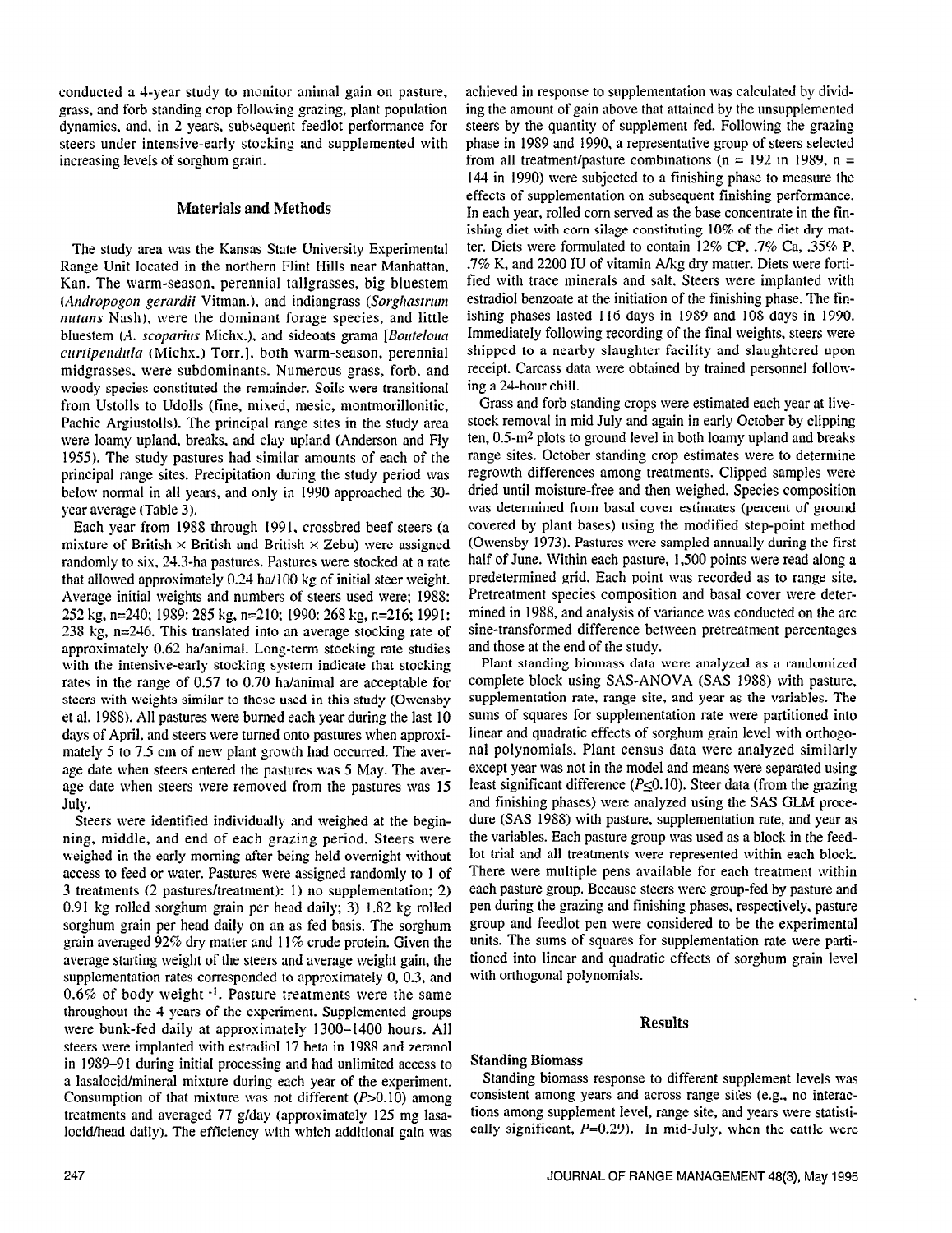

Fig. 1. Standing crop of biomass remaining in mid July and early October on pastures stocked from 5 May to 15 July each year from 1988 through 1991 with yearling steers that received no supplement or a daily supplement of 0.9 or 1.8 kg rolled sorghum grain per steer. Means with a common letter do not differ (July -linear,  $P=0.001$ ; October - linear,  $P=0.12$ )

removed, biomass remaining increased linearly  $(P=0.001)$  in direct proportion to increasing level of supplement (Fig. 1). Standing biomass of grass at the end of the growing season tended to increase linearly  $(P=0.12)$  with increasing level of supplement. Forb standing biomass did not differ among pastures with different supplement levels in July ( $P=0.62$ ) or October ( $P=0.86$ ).

warm-season perennial grasses or forbs, but relative composition of A. scoparius was lower on all pastures. The reduction was greater ( $P=0.067$ ) on pastures supplemented with 1.8 kg<sup>-1</sup> grain than on those with  $0.9 \text{ kg}^{-1}$  or unsupplemented (Fig. 2). Over the 4-year period, P. pratensis increased (P=O.O62) on unsupplemented pastures and those with 0.9 kg -1 supplement, but decreased slightly on pastures supplemented with 1.8 kg<sup>-1</sup>.

#### Plant Census

Changes in plant populations among treatments during the course of the study were minimal. No significant change occurred in percent composition or percent basal cover of the dominant

#### Animal Performance

The total amount gained by steers in all treatment groups differed among years ( $P \le 0.01$ ); however, response to supplementa-



Fig. 2. Change in botanical composition over the 4-year study period for indicated plant species on pastures stocked from 5 May to 15 July each year from 1988 through 1991 with yearling steers that received no supplement or a daily supplement of 0.9 or 1.8 kg rolled sorghum grain per steer. Means (averaged over 2 range sites) with a common letter do not diff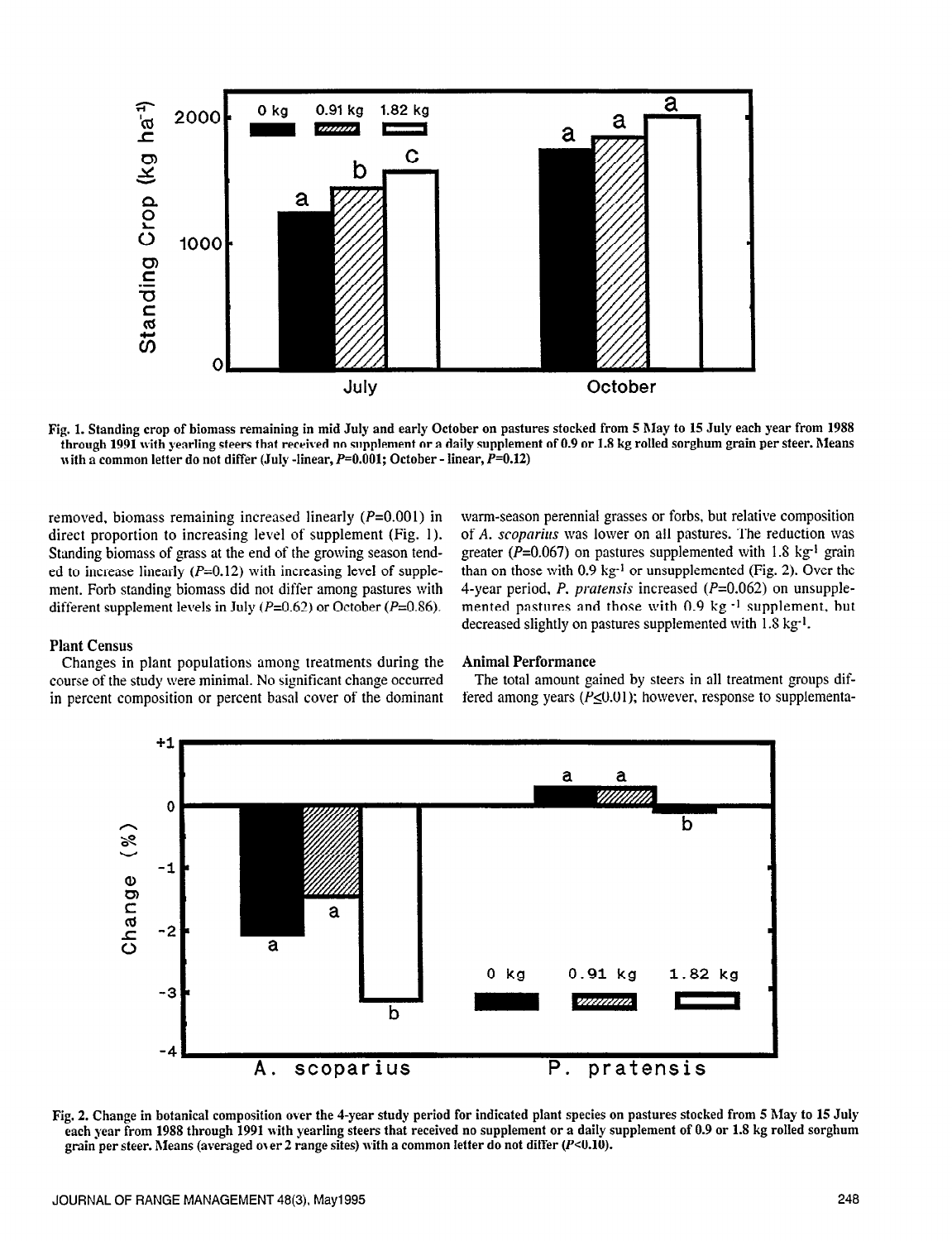Table 1. Influence of level of grain supplementation on average daily gain of gearling steers on pastures stoched from 5 hlay to 15 July each year from 1988 through 1991.

|                                          | Supplement Level, kg day <sup>-1</sup> |      |      |      | Probability_Level |                      |  |  |  |  |
|------------------------------------------|----------------------------------------|------|------|------|-------------------|----------------------|--|--|--|--|
| Item                                     | 0.00                                   | 0.91 | 182  |      |                   | SEM Linear Quadratic |  |  |  |  |
| Average daily gain, kg day <sup>-1</sup> |                                        |      |      |      |                   |                      |  |  |  |  |
| May to early-June                        | 1.13                                   | 1.18 | 1.27 | 0.19 | 0.33              | 0.90                 |  |  |  |  |
| Early-June to Mid-July                   | 0.86                                   | 1.02 | 1.08 | 0.12 | 0.07              | 0.53                 |  |  |  |  |
| May to Mid-July                          | 1.00                                   | 1.10 | 1.18 | 0.15 | 0.16              | 0.86                 |  |  |  |  |

tion was consistent throughout the 4 years of the experiment. During the early portion of the grazing period (May-Early June). sorghum grain supplementation did not influence steer gains  $(P<0.05)$  (Table 1). In contrast, average daily gain during the latter part of the grazing period (early-June to mid-July) increased in direct proportion to increasing level of supplement (linear,  $P$ =0.07). Response to supplementation over the entire grazing period displayed a similar trend  $(P=0.16)$ . The additional units of gain attained (above the controls) per unit of supplement fed were relatively similar for the  $2$  supplementation rates  $(0.12$  for the  $0.91 \text{ kg}^{-1}$  treatment and  $0.10$  for the  $1.82 \text{ kg}^{-1}$  treatment). This equates to feeding S to 10 units of grain for each additional unit of gain above the control group.

Daily gain, feed intake, and gain:feed ratio were not different among treatments during the finishing phase (Table 2). Furthermore, the trend (linear,  $P=0.11$ ) for treatment groups to differ in initial feedlot weight tended to be present at the end of the finishing period (linear,  $P=0.16$ ). Hot carcass weight increased linearly  $(P=0.07)$  with increasing level of grain supplementation during the pasture phase. Dressing percentage tended to change in a quadratic  $(P=0.07)$  fashion with increasing supplementation rate. Carcass quality characteristics did not differ among treatments  $(P>0.10)$ .

## **Discussion**

The linear increase in the amount of standing biomass remaining at the end of the grazing period with increasing supplement rate suggests that forage intake declined in proportion to the ince suggests that forage make accritica in proportion to the  $R_{\rm C}$ C<sub>o</sub>ll  $(1987)$  reviewed research in which  $R_{\rm C}$  is a supplement consumed, from and

Table 2. Influence of grain level during the grazing period on subsequent fore z. minuence of grain lever during the grazing period on subsequent feedlot performance and carcass characteristics of yearling steers from pastures stocked from 5 May to 15 July in 1988 and 1990.

|                                           | Supplement Level, kg day <sup>-1</sup> |       |       |      | Probability Level |                             |  |
|-------------------------------------------|----------------------------------------|-------|-------|------|-------------------|-----------------------------|--|
| Item                                      | 0.00                                   | 0.91  | 1.82  |      |                   | <b>SEM Linear Quadratic</b> |  |
| Initial Weight (kg)                       | 354                                    | 361   | 366   | 4.50 | 0.11              | 0.88                        |  |
| Final Weight (kg)                         | 532                                    | 540   | 542   | 4.50 | 0.16              | 0.55                        |  |
| Dry Matter Intake<br>$($ le dav $^{-1}$ ) | 10.10                                  | 10.20 | 10.20 | 0.09 | 0.87              | 0.51                        |  |
| Average Daily Gain<br>$(kg day^{-1})$     | 1.58                                   | 1.59  | 1.56  | 0.03 | 0.68              | 0.53                        |  |
| Gain:Feed Ratio<br>$(kg kg^{-1})$         | 0.16                                   | 0.16  | 0.15  | 0.00 | 0.61              | 0.89                        |  |
| Hot Carcass Weight) (kg)                  | 327                                    | 332   | 334   | 2.70 | 0.07              | 0.70                        |  |
| <b>Dressing Percentage</b>                | 64.10                                  | 63.80 | 64.60 | 0.20 | 0.07              | 0.07                        |  |
| <b>Yield Grade</b>                        | 3.00                                   | 3.05  | 2.99  | 0.09 | 0.95              | 0.61                        |  |
| Marbling <sup>a</sup>                     | Sm27                                   | Sm33  | Sm20  | 0.09 | 0.61              | 0.40                        |  |

 $\sqrt{2}$ Sm = small; sm0 to sm100 = low choice.

ments (e.g.. cereal grains) were fed to cattle consuming forages and concluded that large effects on forage intake would not be expected unless supplement consumption exceeded 30 g/kg body weight.75. However. Horn and McCollum (19S7) also noted that substitution ratios generally increase as digestibility of the basal forage in the diet increases. Results reported by Vanzant et al. (1990) conform to the proposed threshold of 30 g/kg body weight<sup>75</sup> in that steers fed early-season bluestem up to 28 g/kg body weight.75 of sorghum grain did not have a decrease in forage intake. Although the highest level of supplement offered in our study (approximately 28 g/kg body weight.75) was similar to that used by Vanzant et al. (1990). forage intake appears to have been depressed in proportion to increasing supplementation. One possible explanation for the apparent difference between these trials may be the quality of the forage consumed. Although the forage fed by Vanzant et al. (1990) was harvested in the early summer, it is highly likely that steers grazing similar pastures would select a diet of higher quality. In light of Horn and McCollum's (1987) observation that substitution rates become larger with increasing forage digestibility, increased quality in the forage consumed may translate into a greater likelihood of forage intake being affected by supplementation. Other studies in which "energy" supplements have been fed to cattle grazing average- to high-quality forages have reported depressions in forage intake at relatively low rates of supplementation. For example. Pordomingo et al. (1991) noted a decrease in the intake of summer-grazed blue grama range when the level of supplemental corn exceeded approximately 9.5 g/kg body weight.<sup>75</sup> (approximately 0.2% body weight). Similarly, Adams (19S5) reported a decrease in the consumption of fall-grazed Russian wild ryegrass for steers supplemented with corn at a rate of approximately 12.4 g/kg body weight $^{75}$ .

The forage growth that occurred between mid July and October was apparently greater on pastures with lower amounts of standing biomass remaining in mid July, because no differences occurred in standing biomass in October among treatments. The lower herbivory on pastures as supplement rate increased, represented by a greater standing biomass remaining in mid July, may have increased water use because of greater transpirational tissue, thereby providing less water for late-season growth. Precipitation during the study period was below normal in all years, and only in 1990 approached the 30-year average (Table 3). Because there were small differences in standing biomass among pastures with different supplement levels when livestock were removed in July and no difference occurred among treatments at the end of the growing season in October, the minimal change in botanical composition is not surprising. The rate of gain for the unsupplemented steers during the pas-

the fact of gain for the unsupplemented sicels during the pasture phase of this experiment was similar to that reported by Owensby et al. (1988) for steers grazing similar pasture and managed under the intensive-early stocking program. The trend for aged dilucreased increasing stocking program. The frend for mereased dany gain with increasing supplementation concurs with a report of increased digestible energy intake by steers receiving early-season bluestem and increasing amounts of sorghum grain (Vanzant et al. 1990). Although daily gain during the pasture phase tended to respond positively to supplementation, the conversion efficiency was economically marginal for both supplementation treatments. If forage intake was affected negatively by supplementation, this would lessen potential treatment differences in digestible energy intake. An effect of this type could influence conversion efficiency. In addition, changes